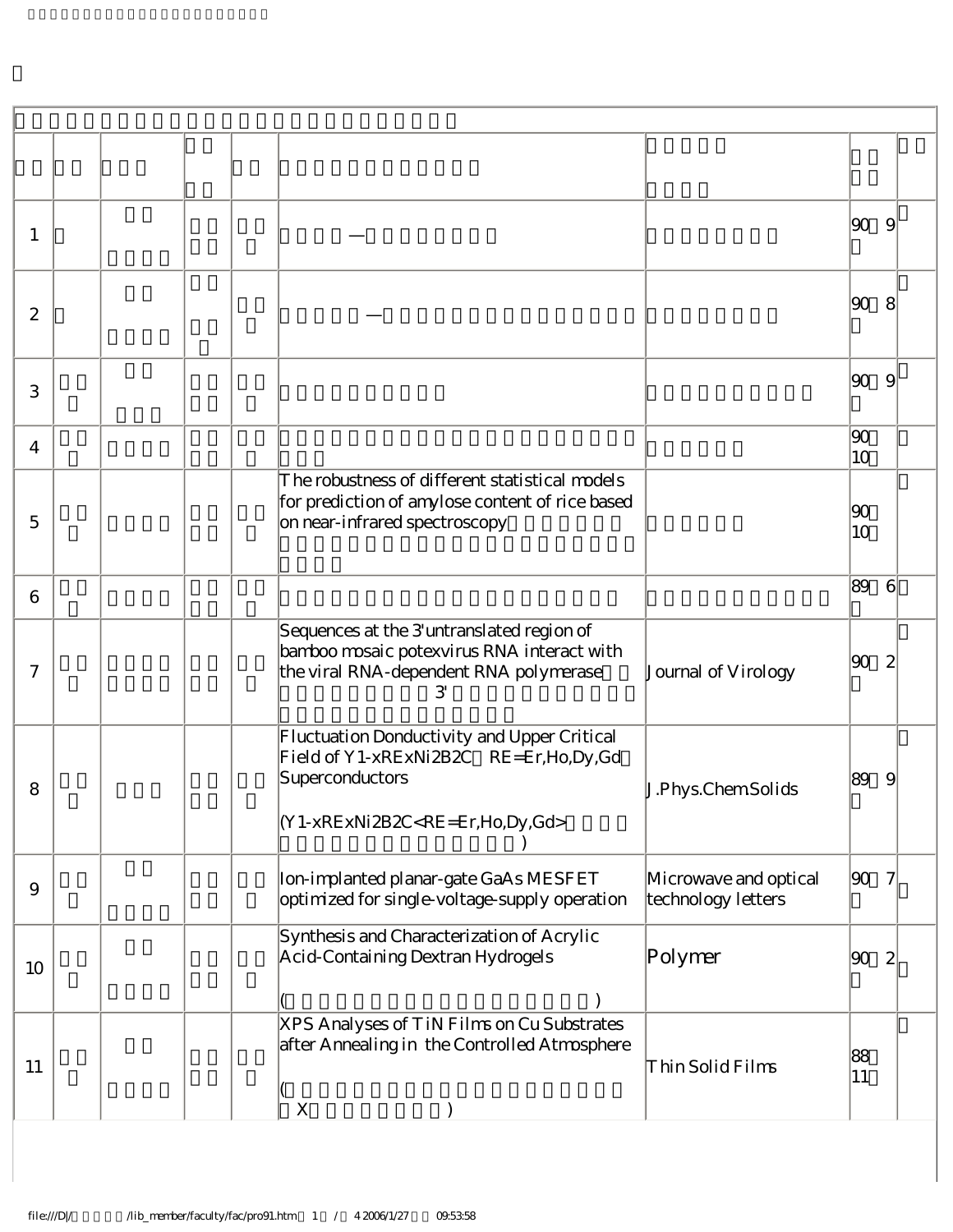| 12 |  | Isolation of 3 salt-induced low-abundance c<br>DNAs from lighu-grown callus of<br>Mesembryanthemum crystallinum by<br>suppression subtractive hybridization. | Physiologia Platarum | 89<br>З |  |
|----|--|--------------------------------------------------------------------------------------------------------------------------------------------------------------|----------------------|---------|--|
| 13 |  | Trophic fuctioning and nutrient flux in a highly<br>productive tropical lagoon                                                                               | Oecologia            | 90<br>6 |  |
| 14 |  | Displacement of abomasum and itd performance<br>on clinical serum biochemistry in dairy cows in<br>Taiwan.                                                   |                      | 90<br>9 |  |
| 15 |  | Malassezia pachydermatis                                                                                                                                     |                      | 89      |  |

|                  |  |  |                                   | (91)                        | 91 | $\mathbf 5$      |  |
|------------------|--|--|-----------------------------------|-----------------------------|----|------------------|--|
| $\boldsymbol{2}$ |  |  |                                   |                             | 91 | $\overline{7}$   |  |
| 3                |  |  | $(1987 - 1997)$                   |                             | 87 | $6\phantom{1}6$  |  |
| $\overline{4}$   |  |  | Luce Irigaray's New Sexual Ethics | Taipei, Bookman Books, Ltd. | 91 | $\overline{7}$   |  |
| $\mathbf 5$      |  |  |                                   |                             | 91 | $\boldsymbol{7}$ |  |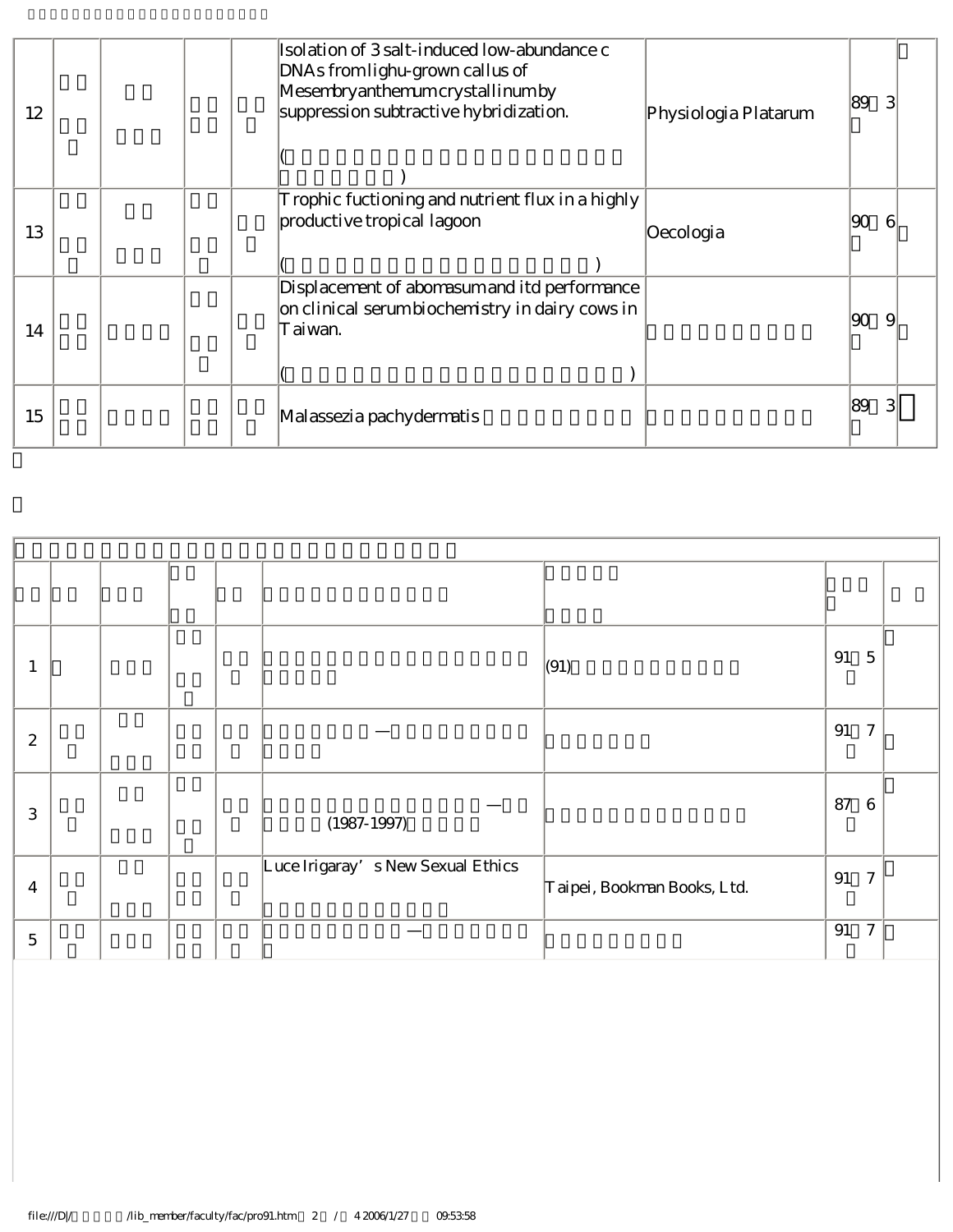|    |  |  |                                                                                                                                                                     |                                                 | 90                              |  |
|----|--|--|---------------------------------------------------------------------------------------------------------------------------------------------------------------------|-------------------------------------------------|---------------------------------|--|
| 6  |  |  | $(I-IV)$                                                                                                                                                            |                                                 | 90                              |  |
|    |  |  |                                                                                                                                                                     |                                                 | 91                              |  |
|    |  |  |                                                                                                                                                                     |                                                 | 91                              |  |
|    |  |  |                                                                                                                                                                     |                                                 |                                 |  |
| 7  |  |  | A Synergistic Automatic Clustering<br>Technique (SYNERACT) for Multi-<br>spectral Image Analysis.                                                                   | Photogrammetric Engineering &<br>Remote Sensing | 91<br>$\overline{1}$            |  |
| 8  |  |  | Mogoplistidae (Orthoptera:Grylloidea)<br>of Taiwan with lectotype designations<br>of Shiraki's species.(                                                            | Oriental Insects (USA) (SCI)                    | 90                              |  |
| 9  |  |  |                                                                                                                                                                     |                                                 | 89<br>6                         |  |
| 10 |  |  | Separation of Pure and Immunreactive<br>Virus-Like Particles Using Gel<br>Filtration Chromatography Following<br>Immobilized Metal Ion Affinity<br>Chromatography.( | Biotechnology Progress                          | 3/4<br> 90                      |  |
| 11 |  |  | $\ddot{\cdot}$                                                                                                                                                      |                                                 | $90^{\circ}$<br>$6\phantom{1}6$ |  |
| 12 |  |  | Toward the design and synthesis of<br>lithium-ion intercalation into a<br> coordination host                                                                        | ChemEur. J.                                     | 91                              |  |
| 13 |  |  | Phase unwrapping through region-<br>referenced algorithm and window-<br>patching method.(                                                                           | Optics Communications                           | 91<br>3<br>15                   |  |
| 14 |  |  | Quantification on source/receptor<br>relationship of primary pollutants and<br>secondary aerosols from ground<br>sources - Part 1. Theory.(<br>$\mathbf{1}$         | Atmospheric Environment                         | 91<br>$\overline{1}$            |  |
| 15 |  |  | Investigation of Disturbance for the<br>New Dual Floating Gate Multilevel<br>Flash Cells(                                                                           | Solid-State Electronics                         | 91                              |  |
| 16 |  |  | A memory efficient motion estimator<br>for three step search block-matching<br>algorithm (                                                                          | <b>IEEE Trans. On Consumer Electronics</b>      | $90\,$<br>8                     |  |